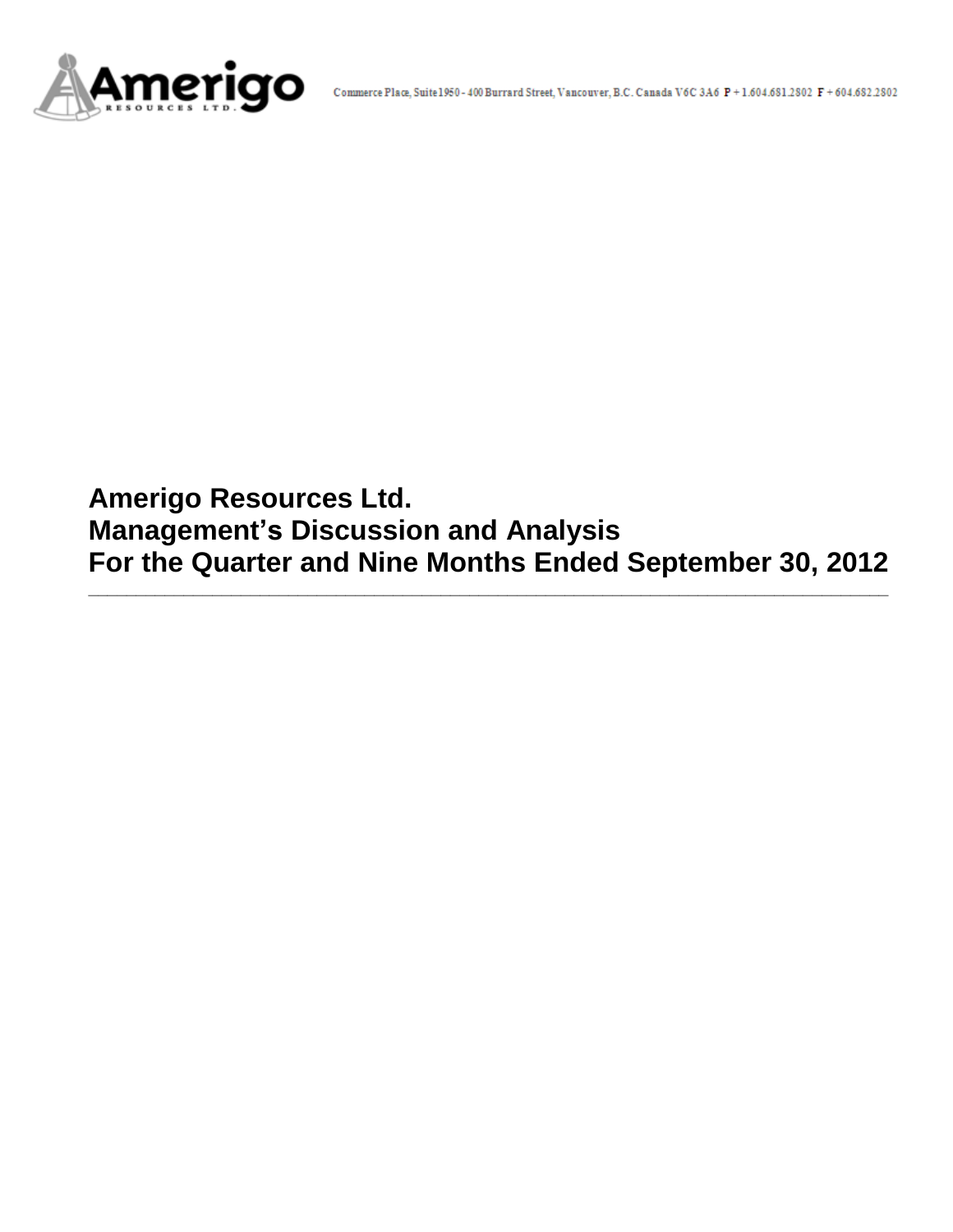# *T A B L E of C O N T E NT S*

This Management's Discussion & Analysis ("MD&A") is comprised of the following sections:

- 1. **Company Profile**  An executive summary of Amerigo's business and its long-term contractual relationship with Codelco-El Teniente…(PAGE 3)
- 2. **Introduction**  Information on accounting principles, reporting currency and other background factors to facilitate the understanding of this MD&A and related condensed consolidated interim financial statements... (PAGE 3)
- 3. **Highlights and Significant Events** A summary of the key operating and financial metrics of the Company during the quarter ended September 30, 2012 ("Q3-2012") and as at September 30, 2012…(PAGE 4)
- 4. **Operating Results** An analysis of the Company's production, sales, cash cost and total cost for Q3-2012 and compared to the quarter ended September 30, 2011 ("Q3-2011")… (PAGE 6)
- 5. **Financial Results** An analysis of the Company's financial performance during Q3-2012, compared to the Company's performance in Q3-2011 and during the nine months ended September 30, 2012, compared to the nine months ended September 30, 2011…(PAGE 9)
- 6. **Comparative Periods** A summary of financial data for the Company's most recent eight reporting quarters…(PAGE 12)
- 7. **Liquidity and Capital Resources** Review of the Company's cash flow during Q3-2012 and analysis of the Company's liquidity and financial position as at September 30, 2012…(PAGE 13)
- 8. **Outlook** Update of the Company's activities and management's production and operations forecasts for the year ending December 31, 2012 ("fiscal 2012")…(PAGE 15)
- 9. **Other** Disclosure of related party transactions and other MD&A requirements...(PAGE 16)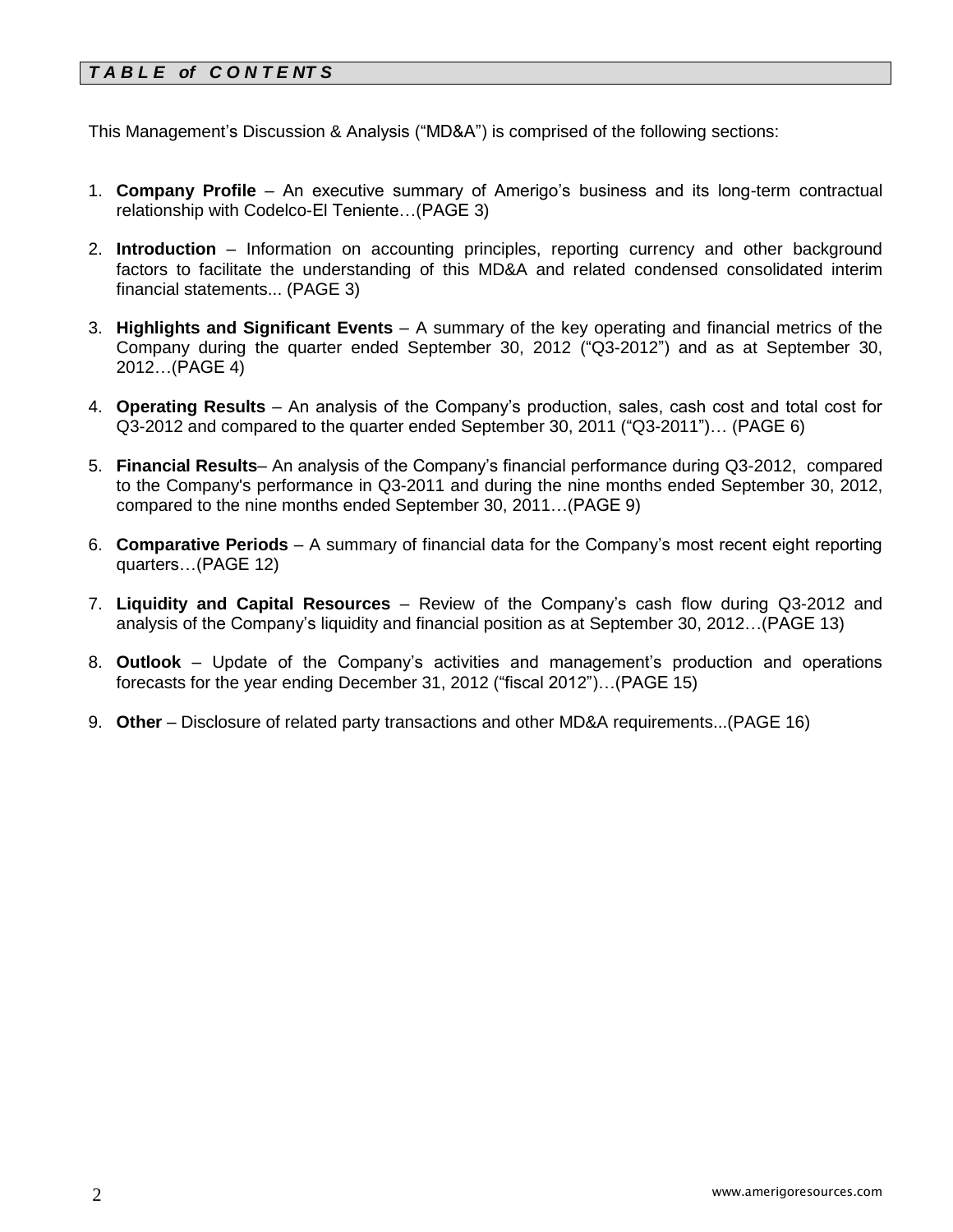# *ALL AMOUNTS ARE REPORTED IN U.S. DOLLARS, EXCEPT WHERE INDICATED OTHERWISE*

## *COMPANY PROFILE*

Amerigo Resources Ltd. ("Amerigo") owns a 100% interest in Minera Valle Central S.A. ("MVC"), a Chilean copper and molybdenum producer that has a long-term contractual relationship with Corporación Nacional del Cobre de Chile ("Codelco") to treat fresh and old tailings from Codelco's El Teniente mine, the largest underground copper mine in the world. El Teniente commenced operations in 1904 and has a remaining mine life that is estimated to run for decades. Since MVC was built in 1992, Codelco has almost doubled production from El Teniente, and Codelco's mine plans contemplate continued expansion of operations at El Teniente for the foreseeable future. In addition to treating the sulphide portion of the fresh and old tailings from El Teniente, in 2011 MVC built a pilot plant to evaluate treatment of the oxide content of these tailings.

The fresh tailings are supplied from El Teniente's current production. The old tailings are recovered from a tailings pond located near MVC's plant that originally contained more than 200 million tonnes of material. The copper grade of the old tailings is approximately 2 to 3 times that of the fresh tailings. Under normal conditions, quarterly production has increased as MVC continues to increase the processing volume of these old tailings. In addition, MVC hopes to obtain the rights to process old tailings from additional El Teniente tailings ponds in the area.

Amerigo's shares are listed for trading on the Toronto Stock Exchange ("TSX"), the OTCQX Stock Exchange in the United States and the Lima Stock Exchange in Peru.

## *INTRODUCTION*

The following MD&A of the results of operations and financial position of Amerigo together with its subsidiaries (collectively, the "Company"), is prepared as of November 5, 2012, and should be read in conjunction with the Company's condensed consolidated interim financial statements for the quarter and nine months ended September 30, 2012 and the Company's audited consolidated financial statements and related notes for the year ended December 31, 2011.

The MD&A's objective is to help the reader understand the factors affecting the Company's current and future financial performance.

The Company's financial statements are reported under International Financial Reporting Standards ("IFRS").

Reference is made in this MD&A to various measures such as cash flow per share from operating activities, cash cost and total cost. Cash cost and total cost do not have a standardized meaning but are widely used in the mining industry as performance indicators.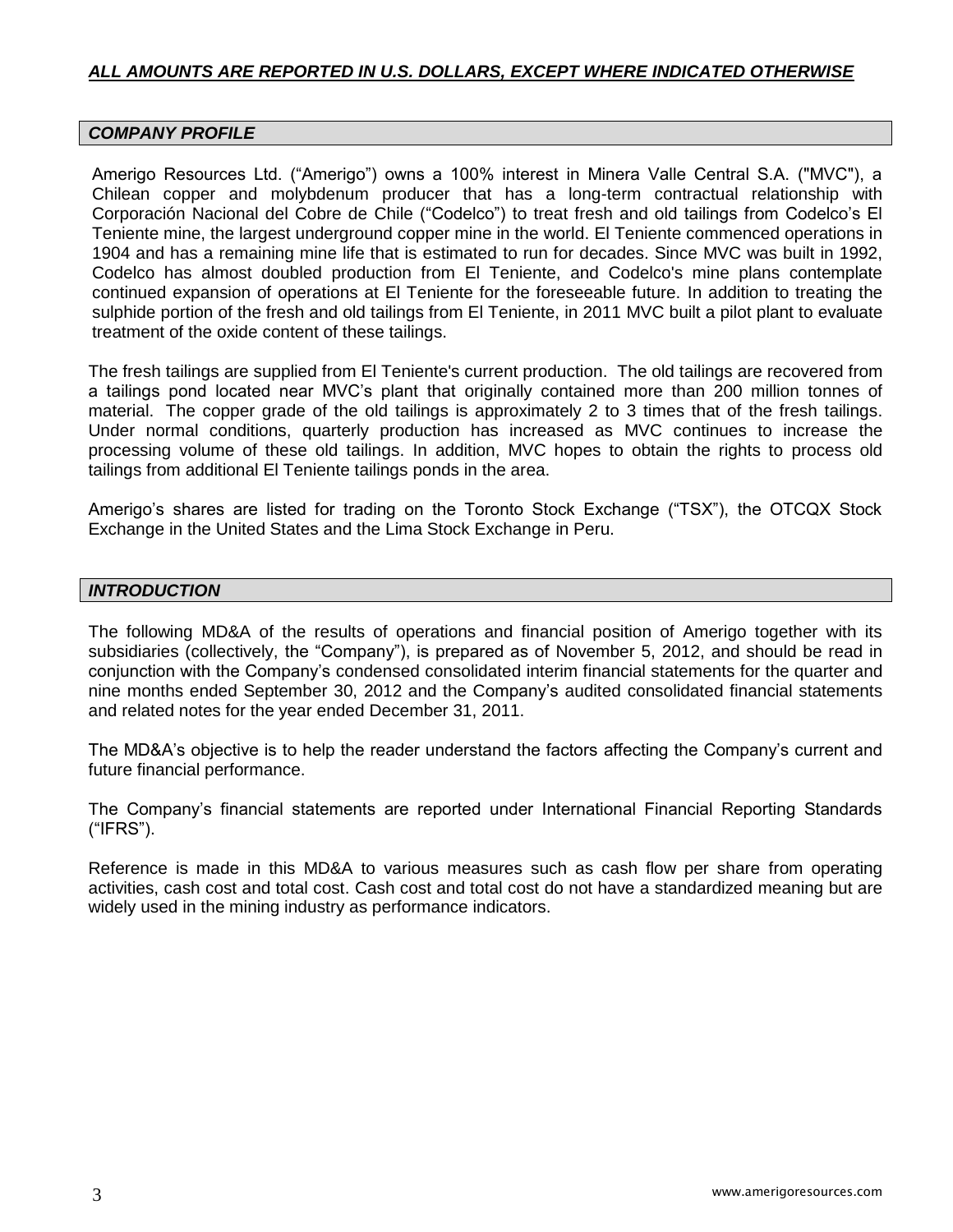# *HIGHLIGHTS and SIGNIFICANT EVENTS*

### **Comparative Quarterly Overview**

|                                                   | Quarters ended September 30, |               |               |        |  |  |
|---------------------------------------------------|------------------------------|---------------|---------------|--------|--|--|
|                                                   | 2012                         | 2011          | Change        |        |  |  |
|                                                   |                              |               |               | $\%$   |  |  |
| Copper produced, million pounds                   | 12.70                        | 11.01         | 1.69          | 15%    |  |  |
| Copper sold, million pounds                       | 13.02                        | 10.80         | 2.22          | 21%    |  |  |
| Molybdenum produced, pounds                       | 321,788                      | 186,297       | 135,491       | 73%    |  |  |
| Molybdenum sold, pounds                           | 337,818                      | 148,940       | 188,878       | 127%   |  |  |
| Percentage of copper production from old tailings | 47%                          | 45%           |               | 2%     |  |  |
| Revenue (\$)                                      | 44,230,998                   | 41,958,747    | 2,272,251     | 5%     |  |  |
| Cost of sales $(3)$                               | 46,284,812                   | 38,815,312    | 7,469,500     | 19%    |  |  |
| El Teniente royalty costs (\$)                    | 10,178,780                   | 10,817,627    | (638, 847)    | (6%)   |  |  |
| Gross (loss) profit (\$)                          | (2,053,814)                  | 3, 143, 435   | (5, 197, 249) | (165%) |  |  |
| Net (loss) profit (\$)                            | (4, 188, 947)                | (1, 194, 499) | (2,994,448)   | 251%   |  |  |
| Operating cash flow (\$)                          | 2,707,456                    | 4,563,713     | (1,856,257)   | (41%)  |  |  |
| Cash flow paid for plant expansion (\$)           | (4,605,712)                  | (4,503,714)   | (101, 998)    | 2%     |  |  |
| Cash and cash equivalents (\$)                    | 35,648,835                   | 34,260,808    | 1,388,027     | 4%     |  |  |
| Bank debt (\$)                                    | 2,500,590                    | 6,469,421     | (3,968,831)   | (61%)  |  |  |
| Average realized copper price per pound           | 3.52                         | 3.93          | (0.41)        | (10%)  |  |  |
| Cash cost per pound                               | 2.64                         | 2.39          | 0.25          | 10%    |  |  |
| Total cost per pound                              | 3.76                         | 3.69          | 0.07          | 2%     |  |  |

<sup>1</sup> Includes El Teniente royalty costs

#### **Financial results**

- Revenue was \$44,230,998 compared to \$41,958,747 in Q3-2011, an increase of 5% as a result of higher copper (3%) and molybdenum (60%) revenue.
- Cost of sales was \$46,284,812, 19% higher than Q3-2011. Bonuses totaling \$4,559,327 payable to MVC workers on the signing of a four-year union agreement constituted more than 60% of this increase.
- Gross loss was \$2,053,814, compared to gross profit of \$3,143,435 in Q3-2011. Excluding the signing bonuses, normalized gross profit was \$2,505,513 in Q3-2012.
- Net loss was \$4,188,947, compared to a loss of \$1,194,499 in Q3-2011. In addition to the impact of the signing bonuses, financial results were affected by a \$2,577,526 deferred (future) income tax expense mostly in connection with an increase in Chile's corporate tax rate to 20%. Excluding these items, normalized net profit was \$2,947,906 in Q3-2012.

### **Production**

- The Company produced 12.70 million pounds of copper, 15% higher than the 11.01 million pounds produced in Q3-2011.
- Molybdenum production was 321,788 pounds, 73% higher than the 186,297 pounds produced in Q3-2011.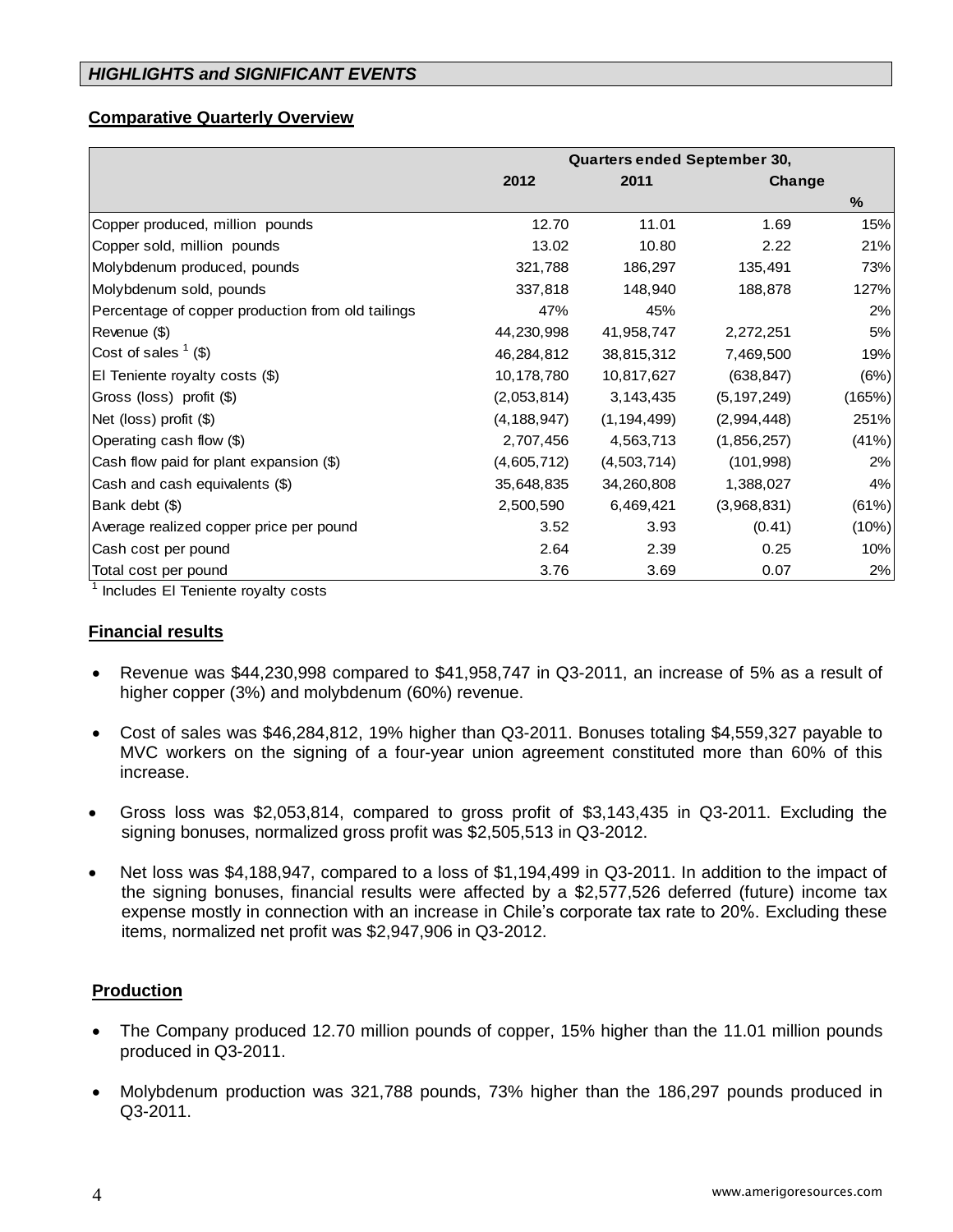# **Revenue**

 Revenue increased to \$44,230,998 compared to \$41,958,747 in Q3-2011. Copper and molybdenum sales volume increased 21% and 127% respectively over Q3-2011, but the Company's copper selling price of \$3.52/lb and molybdenum selling price of \$11.64/lb were 10% and 26% lower, respectively, than in Q3-2011.

# **Costs**

- Cash cost (the aggregate of smelting, refining and other charges, production costs net of molybdenum-related net benefits, administration and transportation costs) before El Teniente royalty was \$2.64/lb, compared to \$2.39/lb in Q3-2011. Normalized Q3-2012 cash cost excluding the labour signing bonuses was \$2.28/lb,
- Total cost (the aggregate of cash cost, El Teniente royalty and depreciation) was \$3.76/lb compared to \$3.69/lb in Q3-2011. Normalized Q3-2012 total cost excluding signing bonuses was \$3.40/lb.
- Power costs in Q3-2012 were \$11,456,788 (\$0.1659/kwh) compared to \$10,594,425 (\$0.1790/kwh) in Q3-2011.
- Total El Teniente royalties were \$10,178,780, compared to \$10,817,627 in Q3-2011.
- The Company recorded a \$4,559,327 (\$0.36/lb) expense for bonuses payable on the signing of a four-year union labour agreement. Signing bonuses are customary in Chile and in recent years the mining industry has paid historically high bonuses due to a shortage of skilled workers. Most of the cost of the signing bonuses was allocated to direct labour costs, with a smaller amount allocated to administration costs.

# **Cash and Financing Activities**

 Cash balance at \$35,648,835 on September 30, 2012 (December 31, 2011: \$20,819,467) was higher than expected due to increased royalties outstanding to El Teniente, deferral of accounts payable due to month-end timing and the deferral of payment of a portion of the signing bonuses to October in order to optimize associated employee payroll taxes.

# **Investments**

- Cash payments for capital expenditures ("Capex") were \$4,605,712, compared to \$4,503,714 in Q3- 2011 and year to date cash payments for Capex were \$20,870,233 (YTD-2011: \$13,096,219). Capex payments have been funded from operating cash flow.
- Year to date Capex totalled \$19,225,722 (YTD-2011: \$13,267,825) and included process plant investments in anticipation of the Company obtaining the rights to process tailings from an additional tailings pond. Q3-2012 Capex totalled \$3,427,625 (Q3-2011: \$4,227,408).
- The Company's investments in Candente Copper Corp. ("Candente Copper)", Candente Gold Corp. ("Candente Gold"), Cobriza Metals Corp. ("Cobriza") and Los Andes Copper Ltd. ("Los Andes") had aggregate fair values of \$5,900,708 at September 30, 2012 (December 31, 2011: \$8,722,744).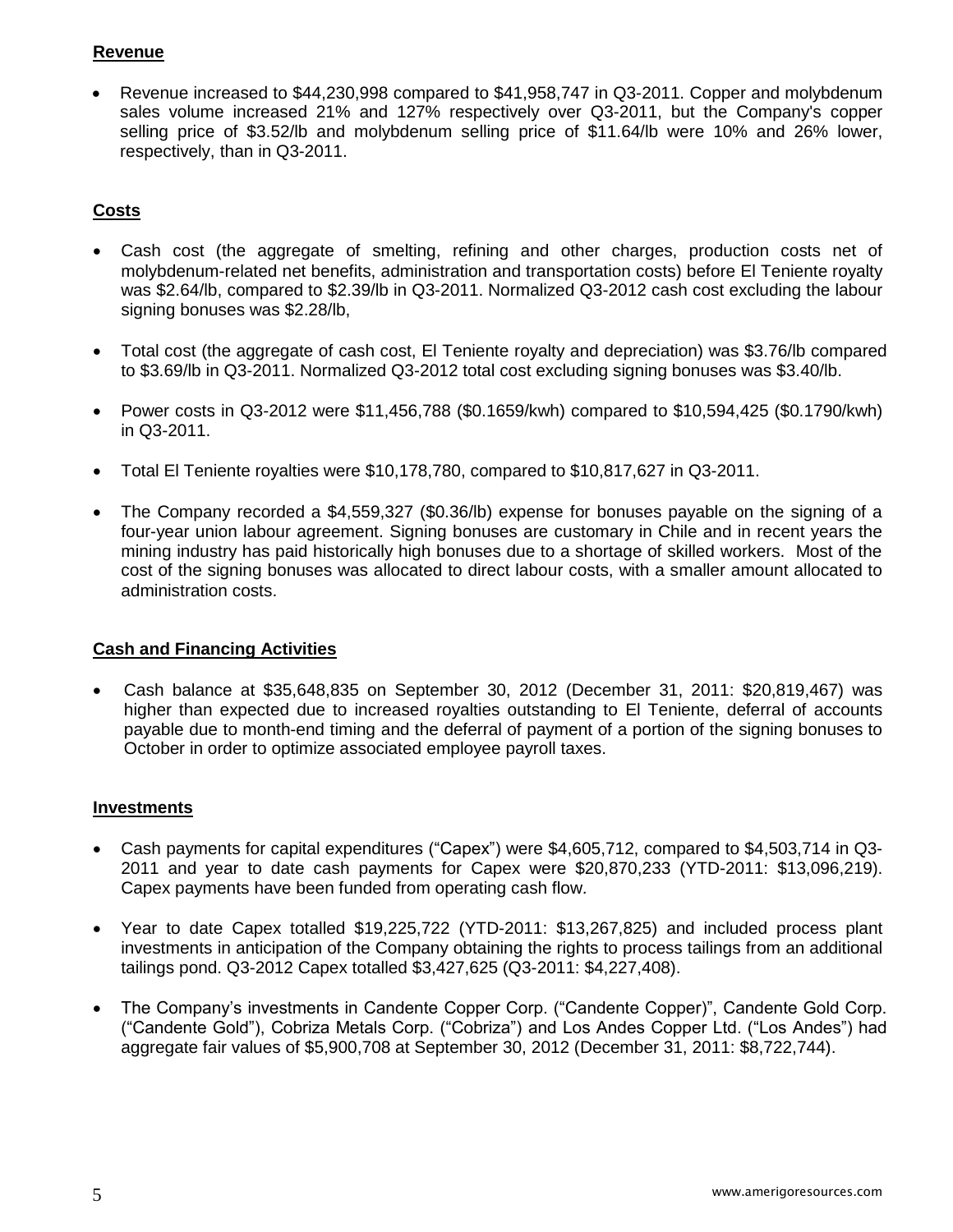# **Dividend declared**

 On November 5, 2012, Amerigo declared a semi-annual dividend of Cdn\$0.02 per share, payable on November 29, 2012 to shareholders of record as of November 19, 2012.

# **Outlook**

 Management expects 2012 production to meet or exceed fifty million pounds of copper and one million pounds of molybdenum. Negotiations are ongoing for the rights to process old tailings from an additional tailings pond owned by El Teniente which will enable the Company to significantly increase production from current levels. The majority of the Company's Capex budget has been incurred to September 30, 2012 and it is estimated that Capex incurred in the remainder of the year will be approximately \$1,900,000.

## *OPERATING RESULTS*

Copper production at 12.70 million pounds was 15% higher than in Q3-2011, mainly as a result of increased processing volume for fresh and old tailings and higher copper sulphide grades in fresh tailings. Molybdenum production of 321,788 pounds was 73% higher than in Q3-2011. MVC made operational improvements to the process plant which resulted in higher plant recoveries and a significant increase in molybdenum production during the quarter.

In Q3-2012 average LME copper prices were \$3.50/lb compared to \$4.08/lb in Q3-2011 and average molybdenum prices at \$12.01/lb were lower than \$14.45/lb in Q3-2011.

Gross loss was \$2,053,814, compared to gross profit of \$3,143,435 in Q3-2011. Gross profit excluding amortization and depreciation was \$1,997,073, compared to \$6,645,196 in Q3-2011. The \$5,197,249 decrease in gross profit is mostly a result of the \$4,559,327 signing bonus cost in Q3-2012.

### **Production**

|                                   | Q3-2012    | Q3-2011    |
|-----------------------------------|------------|------------|
| <b>FRESH TAILINGS EL TENIENTE</b> |            |            |
| Tonnes processed                  | 11,413,509 | 11,012,512 |
| Copper grade (%)                  | 0.122%     | 0.120%     |
| Copper recovery                   | 22.3%      | 20.9%      |
| Copper produced (lbs)             | 6,839,026  | 6,105,894  |
| <b>OLD TAILINGS COLIHUES</b>      |            |            |
| Tonnes processed                  | 2,725,831  | 2,300,298  |
| Copper grade (%)                  | 0.265%     | 0.274%     |
| Copper recovery                   | 36.8%      | 35.2%      |
| Copper produced (lbs)             | 5,862,231  | 4,900,627  |
| <b>COPPER</b>                     |            |            |
| Total copper produced (lbs)       | 12,701,257 | 11,006,521 |
| Total copper sold (lbs)           | 13,024,101 | 10,795,208 |
| <b>MOLYBDENUM</b>                 |            |            |
| Total molybdenum produced (lbs)   | 321,788    | 186,297    |
| Total molybdenum sold (lbs)       | 337,818    | 148,940    |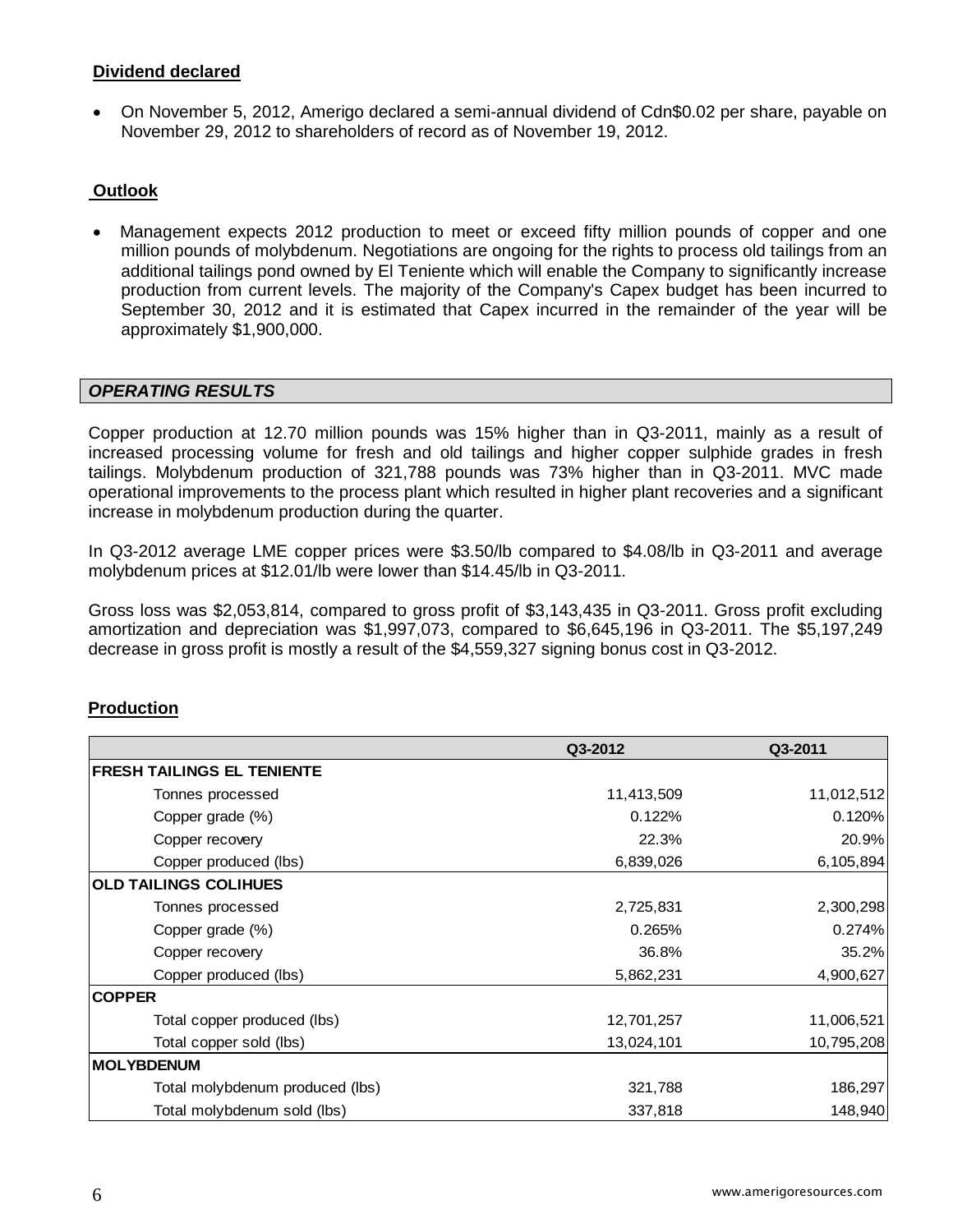## **Revenue**

|                                                            |    | Q3-2012       | Q3-2011    |
|------------------------------------------------------------|----|---------------|------------|
| Average LME copper price per pound                         | \$ | $3.50$ \$     | 4.08       |
| Average Platt's molybdenum dealer oxide price per pound 1  | \$ | $12.01$ \$    | 14.45      |
| Revenue, copper delivered during period <sup>2</sup>       | S  | 41,604,587 \$ | 38,960,489 |
| Settlement adjustments to prior periods' sales             |    | (132, 787)    | 1,264,499  |
| Total copper net sales during period                       |    | 41,471,800    | 40,224,988 |
| Revenue, molybdenum delivered during period $^3$           |    | 3,225,227     | 1,938,042  |
| Settlement adjustments during period                       |    | (466, 029)    | (204, 283) |
| Total molybdenum net sales during period                   |    | 2,759,198     | 1,733,759  |
| Total revenue during period                                |    | 44,230,998 \$ | 41,958,747 |
| Company's recorded copper price per pound <sup>4</sup>     |    | $3.52$ \$     | 3.93       |
| Company's recorded molybdenum price per pound <sup>5</sup> |    | $11.64$ \$    | 15.87      |

1 Basis price for the Company's molybdenum sales.

2 After smelting, refining and other charges, excluding settlement adjustments to prior periods' sales.

3 After roasting charges, excluding settlement adjustments to prior periods' sales.

Copper recorded price for the period before smelting and refining charges and settlement adjustments to prior periods' sales.

5 Molybdenum recorded price for the period before roasting charges and settlement adjustments to prior periods' sales.

Revenue was \$44,230,998, 5% higher than \$41,958,747 in Q3-2011, including copper revenue of \$41,471,800 (Q3-2011: \$40,224,988) and molybdenum revenue of \$2,759,198 (Q3-2011: \$1,733,759). Copper and molybdenum revenues are net of smelting, refining and roasting charges.

In Q3-2012 the Company recorded negative copper pricing adjustments to prior quarter's sales of \$132,787, compared to positive adjustments of \$1,264,499 in Q3-2011.

Copper produced by the Company is sold under a sales agreement with Chile's Empresa Nacional de Minería ("Enami") that establishes a delivery schedule of monthly sales quotas. For the 2012 quotas the arrangements between the Company and Enami set the Company's copper sale price at the average market price for the preceding month ("M-1"). Accordingly, provided monthly quotas are met, all copper delivered by the Company to Enami in one month will be sold at market prices prevailing in the preceding month.

During Q4-2011 and Q1-2012, MVC sold a portion of its copper production to Codelco-El Teniente under the same terms and conditions of the 2011 Enami contract, which was based on M+1. As a result of these sales, the Company is currently behind its delivery of monthly quotas to Enami.

Copper deliveries in Q3-2012 were recorded into revenue as follows:

| <b>Month of Sale</b> | Quota  | <b>Pricing Term</b><br>for Quota | <b>LME</b><br>Average<br><b>Price For</b> | <b>Price/lb</b> | <b>Metric for</b><br>Revenue<br><b>Recognition</b> |
|----------------------|--------|----------------------------------|-------------------------------------------|-----------------|----------------------------------------------------|
| July                 | April  | M-1                              | March                                     | \$3.8361        | Final                                              |
| July                 | May    | $M-1$                            | April                                     | \$3.7465        | Final                                              |
| July                 | June   | $M-1$                            | May                                       | \$3.5924        | Final                                              |
| August               | June   | $M-1$                            | May                                       | \$3.5924        | Final                                              |
| August               | July   | $M-1$                            | June                                      | \$3.3657        | Final                                              |
| September            | July   | $M-1$                            | June                                      | \$3.3657        | Final                                              |
| September            | August | $M-1$                            | July                                      | \$3.4425        | Final                                              |

 $1$  Refers to final LME monthly average prices, subject to pricing terms with Enami.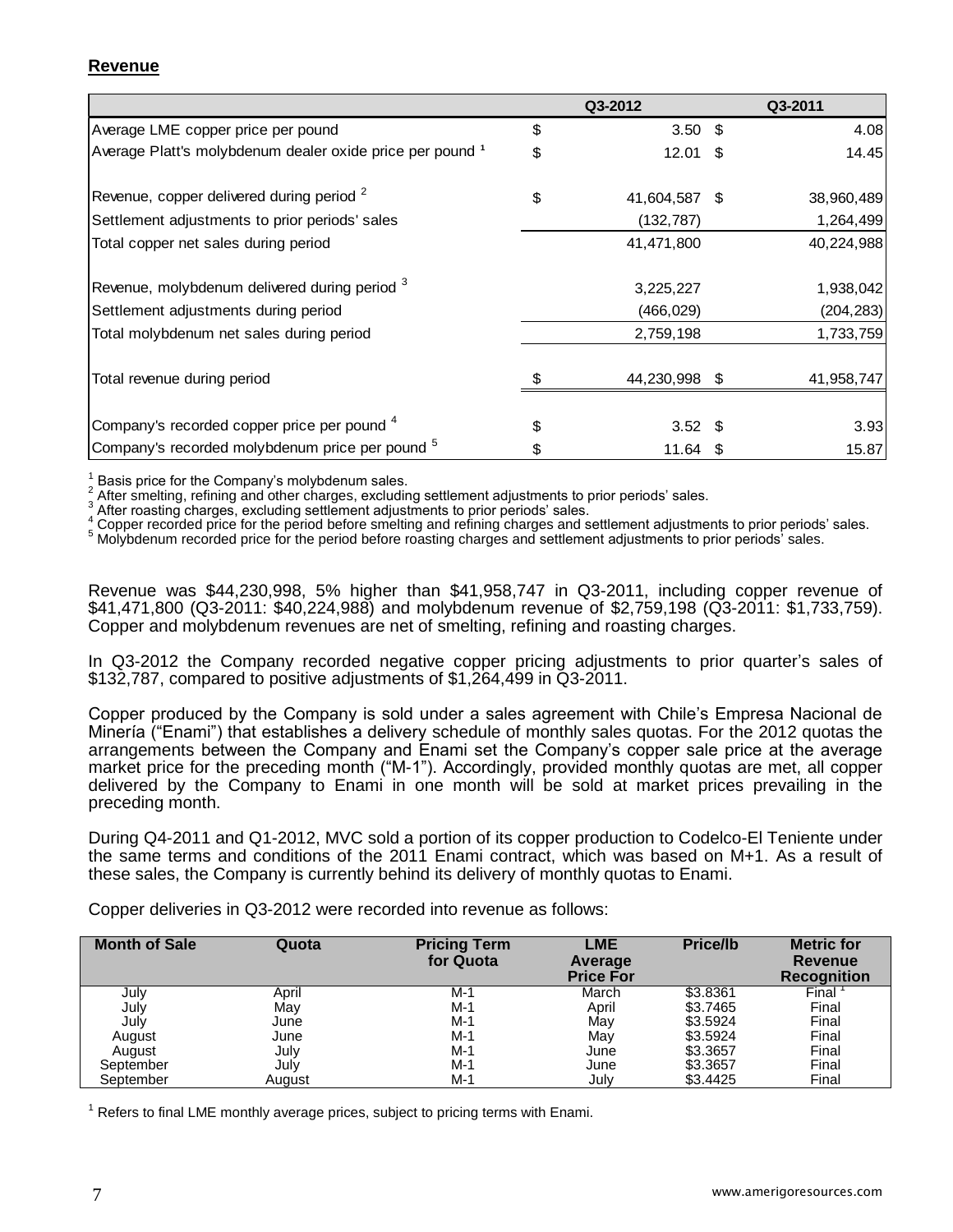Molybdenum revenues were \$2,759,198, 60% higher than \$1,733,759 in Q3-2011, due to higher plant recoveries as a result of operational improvements to the process plant, offset by lower molybdenum prices during the quarter.

Molybdenum produced by the Company is predominantly sold under a sales agreement with Chile's Molibdenos y Metales S.A. ("Molymet"), which provides that the sale price in 2012 is the average market price for the third month after delivery ("M+3").

## **Cash Cost and Total Cost**

Cash cost and total cost are non-IFRS measures prepared on a basis consistent with industry standard Brook Hunt definitions. Cash cost is the aggregate of copper and molybdenum production costs, smelting and refining charges, administration and transportation costs, minus molybdenum by-product credits. Total cost is the aggregate of cash cost, El Teniente royalty, depreciation and amortization.

A reconciliation of cost of sales to cash cost and total cost in Q3-2012 and Q3-2011 is presented below:

|                               | Q3-2012             |      | Q3-2011        |
|-------------------------------|---------------------|------|----------------|
| Cost of sales                 | \$<br>46,284,812 \$ |      | 38,815,312     |
| Add:                          |                     |      |                |
| Smelting and refining charges | 4,223,247           |      | 3,512,297      |
| Deduct:                       |                     |      |                |
| Molybdenum by-product credits | (2,759,198)         |      | (1,733,759)    |
| Total cost                    | \$<br>47,748,861    | - \$ | 40,593,850     |
| Deduct:                       |                     |      |                |
| El Teniente royalties         | (10, 178, 780)      |      | (10, 817, 627) |
| Depreciation and amortization | (4,050,887)         |      | (3,501,761)    |
| lCash cost                    | \$<br>33,519,194 \$ |      | 26,274,462     |
| Pounds of copper produced     | 12,701,257          |      | 11,006,521     |
| Cash cost (\$/lb)             | 2.64                |      | 2.39           |
| Total cost (\$/lb)            | 3.76                |      | 3.69           |

The Company's trailing five quarters cash costs (\$/lb of copper produced) were:

|                             | Q3-2012    | Q2-2012    | Q1-2012    | Q4-2011    | Q3-2011 |
|-----------------------------|------------|------------|------------|------------|---------|
| <b>Power costs</b>          | \$<br>0.90 | \$<br>1.09 | \$<br>0.96 | \$<br>1.01 | 0.96    |
| Grinding media              | 0.25       | 0.27       | 0.25       | 0.27       | 0.23    |
| Other direct costs          | 1.22       | 0.79       | 0.97       | 0.97       | 0.91    |
| By-product credits          | (0.22)     | (0.24)     | (0.25)     | (0.13)     | (0.16)  |
| Smelting & refining         | 0.33       | 0.31       | 0.32       | 0.32       | 0.32    |
| Administration <sup>1</sup> | 0.12       | 0.11       | 0.08       | 0.11       | 0.09    |
| Transportation              | 0.04       | 0.04       | 0.02       | 0.04       | 0.04    |
| <b>Cash Cost</b>            | \$<br>2.64 | \$<br>2.37 | \$<br>2.35 | \$<br>2.59 | 2.39    |

<sup>1</sup> In Q3-2012, a \$0.36/lb cost associated with four-year signing bonuses to MVC workers was allocated mostly to other direct costs and to a lesser extent to administration costs. Normalized cash cost in Q3- 2012 excluding the signing bonuses was \$2.28/lb, the lowest in the most recent five reporting quarters.

Cash cost was only \$0.25/lb higher than in Q3-2011 despite the \$0.36/lb labour cost described above. Major components of cash cost include power and grinding media costs, other direct costs (including direct labour costs), smelting/refining costs and molybdenum by-product credits.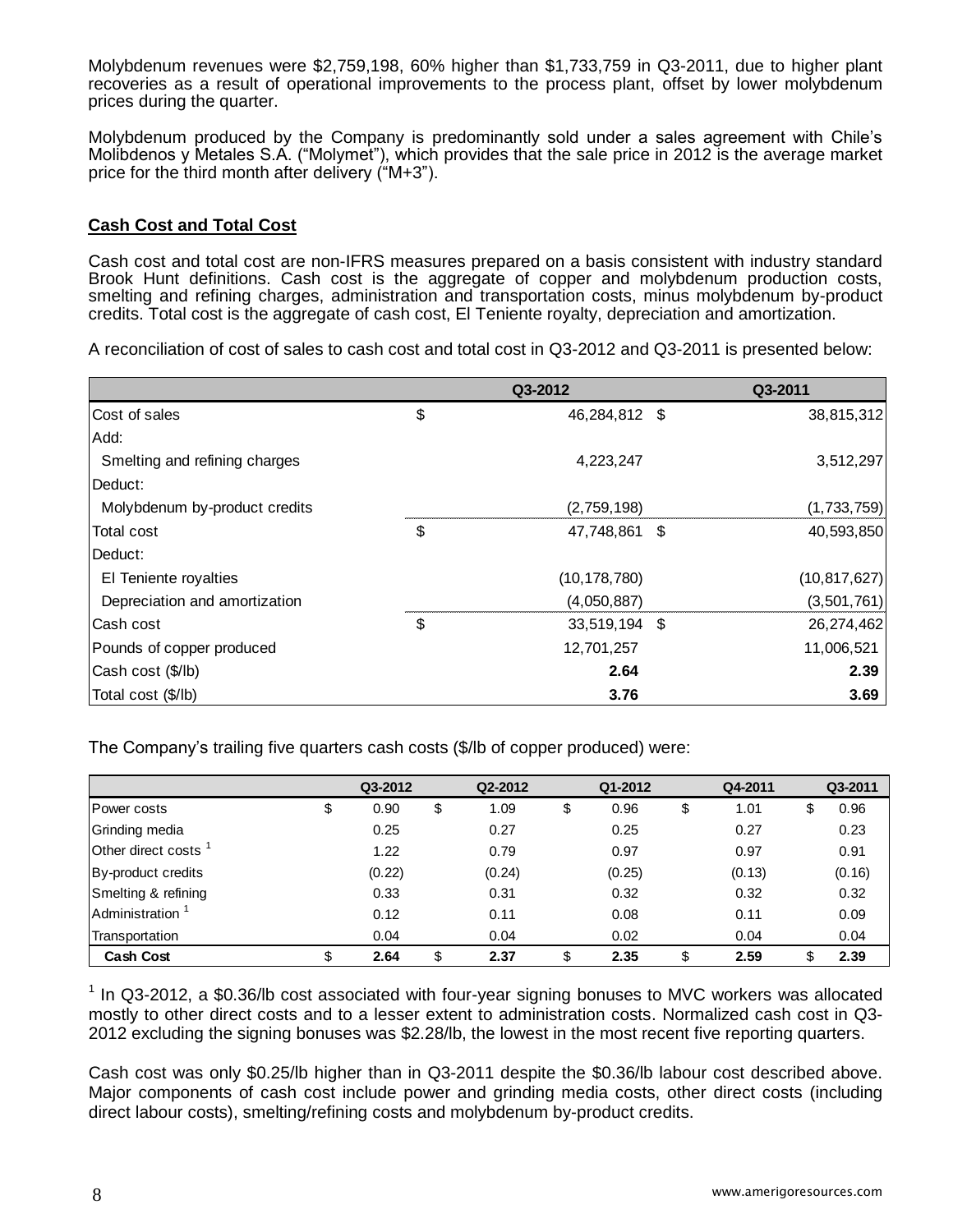Power is MVC's most significant cost, and was \$0.1659/kWh in Q3-2012, compared to \$0.1790/kWh in Q3-2011 and 0.1947/kWh in Q2-2012. The Company's power generators were not in operation for most of Q3-2012 as their operating cost exceeded the grid price for much of the quarter. On a unit cost basis, power costs decreased to \$0.90/lb in Q3-2012, compared to \$0.96/lb in Q3-2011 and \$1.09/lb in Q2- 2012, but remain at historically high levels.

Unit grinding media costs increased by \$0.02/lb, compared to Q3-2011, due to an increase in the hardness of the material milled in Q3-2012.

Other direct costs of \$1.22/lb (Q3-2011 \$0.91/lb) included direct labour costs \$0.47/lb (\$0.34/lb higher than in Q3-2011). Both were adversely affected by the cost of the signing bonuses incurred in the quarter.

Molybdenum by-product credits of \$0.22/lb increased from \$0.16/lb in Q3-2011as a result of a significant increase in molybdenum production, mitigated by lower molybdenum prices.

The Company's trailing five quarters total costs (\$/lb of copper produced) were:

|                            | Q3-2012 | Q2-2012 |   | Q1-2012 | Q4-2011 | Q3-2011 |
|----------------------------|---------|---------|---|---------|---------|---------|
| Cash cost                  | 2.64    | 2.37    |   | 2.35    | 2.59    | 2.39    |
| <b>El Teniente royalty</b> | 0.80    | 0.83    |   | 0.84    | 0.81    | 0.98    |
| Amortization/depreciation  | 0.32    | 0.33    |   | 0.29    | 0.37    | 0.32    |
| <b>Total Cost</b>          | 3.76    | 3.53    | ን | 3.48    | 3.77    | 3.69    |

Total cost of \$3.76/lb was higher than \$3.69/lb in Q3-2011, due to a \$0.25/lb increase in cash cost that was partially offset by a \$0.18/lb decrease in El Teniente royalty. Normalized cash cost excluding the signing bonus cost was \$3.40/lb in Q3-2012, the lowest in the Company's most recent five quarters.

# *FINANCIAL RESULTS – Q3-2012*

The Company posted a net loss of \$4,188,947 (\$0.02 basic and diluted loss per share), compared to net loss of \$1,194,499 in Q3-2011 (\$0.01 basic and diluted loss). Excluding the effect of the labour signing bonuses and the increase to deferred income taxes, normalized net profit was \$2,947,906 in Q3-2012.

Gross loss was \$2,053,814, compared to gross profit of \$3,143,345 in Q3-2011. Excluding the labour signing bonuses, normalized gross profit was \$2,505,513 in Q3-2012.

### **Revenue**

Revenue was \$44,230,998, compared to \$41,958,747 in Q3-2011.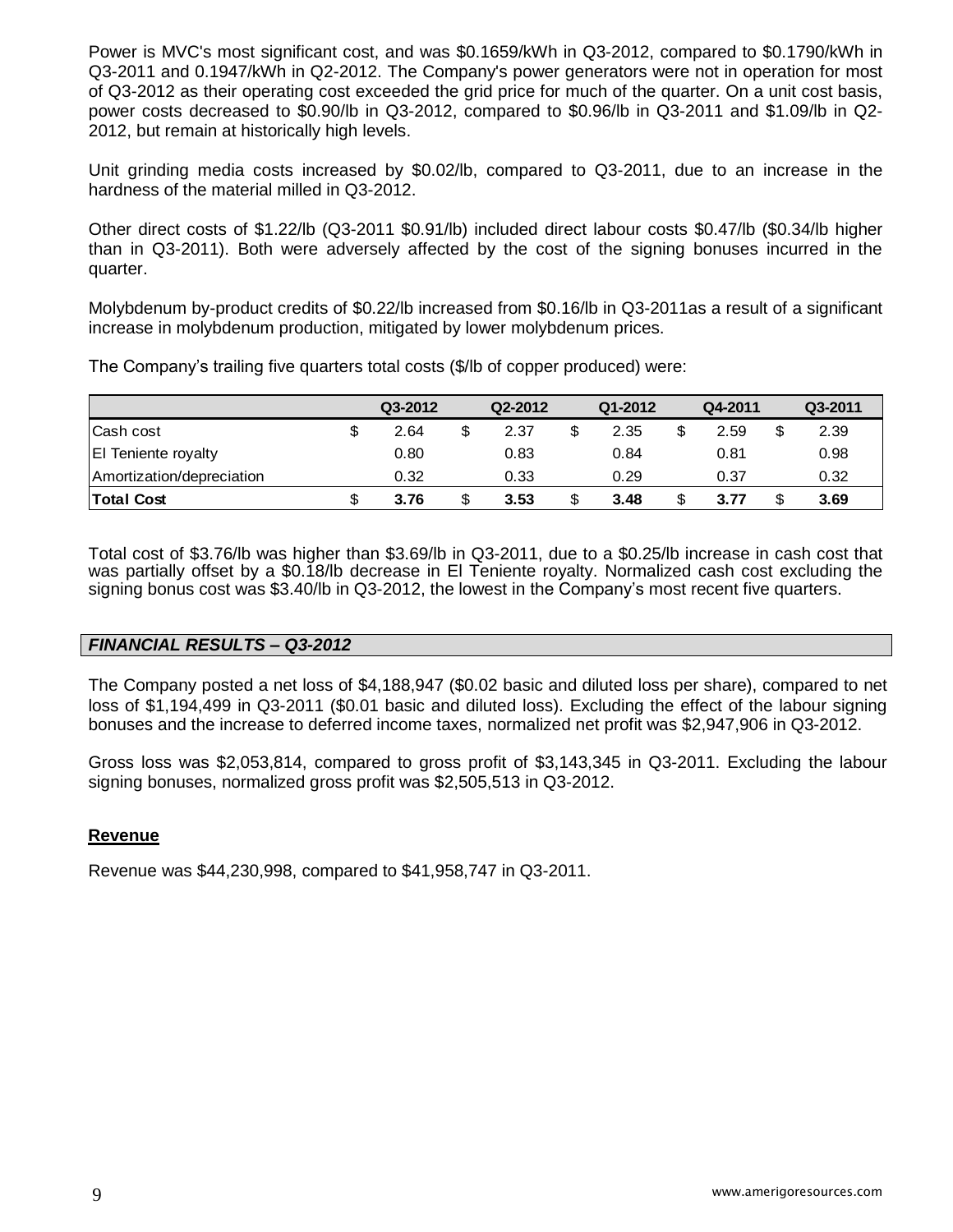# **Production Costs**

|                               |    | Q3-2011    |                  |
|-------------------------------|----|------------|------------------|
| Direct production costs       |    |            |                  |
| Power costs                   | \$ | 11,456,788 | \$<br>10,594,425 |
| Grinding media                |    | 3,149,944  | 2,493,295        |
| Labour costs                  |    | 5,956,681  | 1,420,937        |
| Other direct production costs |    | 9,493,470  | 8,573,728        |
|                               |    | 30,056,883 | 23,082,385       |
| <b>El Teniente royalty</b>    |    | 10,178,780 | 10,817,627       |
| Depreciation and amortization |    | 4,050,887  | 3,501,761        |
| Administration                |    | 1,515,213  | 1,010,817        |
| Transportation                |    | 483,049    | 402,722          |
| Cost of sales                 | \$ | 46,284,812 | 38,815,312<br>\$ |

Direct production costs were \$30,056,883, 31% higher than \$23,082,385 in Q3-2011, compared to increases in copper and molybdenum production of 15% and 73%, respectively.

Power costs increased by \$862,363, compared to Q3-2011 due to higher production levels than in Q3- 2011, including a \$50,498 net reduction in cost from the operation of the Company's power generators (Q3-2011: additional costs of \$611,259 due to repairs and maintenance expenses).

Grinding media costs increased 27% compared to Q3-2011, greater than the 15% increase in copper production as a result of the hardness of the material milled in Q3-2012.

Direct labour costs were \$5,956,681 in Q3-2012 compared to \$1,420,937 in Q3-2011, an increase of \$4,535,744 due to the \$4,559,327 cost of bonuses payable on the signing of a four-year union labour agreement. Signing bonuses are customary in Chile and have been increasing in the mining industry in recent years due to a shortage of skilled workers. \$4,210,055 of the cost of the signing bonuses was allocated to direct labour costs and \$349,272 was allocated to administration costs.

Other direct production costs increased by \$919,742 in Q3-2011 to \$9,493,470 (Q3-2011: \$8,573,728). The most relevant other direct production costs are: old tailings processing costs of \$2,548,460 (Q3- 2011: \$2,062,109); maintenance costs other than labour of \$1,392,477 (Q3-2011: \$2,262,077); molybdenum production costs other than labour of \$1,381,272 (\$1,460,478), lime, fuel and reagent costs of \$1,263,584 (Q3-2011: \$1,211,127); inventory variations of \$931,229 (Q3-2011: (\$295,729)); industrial water of \$739,736 (Q3-2011: \$353,766); environmental control, process control and other costs of \$704,289 (Q3-2011: \$263,619) and distributable services of \$532,423 (Q3-2011: \$1,256,281).

The El Teniente royalty was \$10,178,780, 6% lower than in Q3-2011, due to lower average copper and molybdenum prices in Q3-2012. Copper royalty costs on fresh tailings are calculated using the LME average price for copper for the month of delivery of the tailings, and invoiced by El Teniente in Chilean Pesos ("CLP") using the higher of either the "Dolar Acuerdo" or the "Dolar Observado" exchange rates. The effect of using the higher Dolar Acuerdo rates in Q3-2012 resulted in \$1,437,739 in increased royalty costs. From time to time the Company may enter into short term modifications to the legal structure of the royalty arrangements with El Teniente. The Company's view is that these arrangements do not change the nature of the underlying royalty arrangement.

Depreciation and amortization cost increased to \$4,050,887 (Q3-2011: \$3,501,761), resulting from additions to MVC's asset base.

Administration expenses were \$1,515,213 compared to \$1,010,817 in Q3-2011, due to higher labour costs (\$507,965) mostly associated with the MVC signing bonuses. Other administrative expenses such as professional fees, consulting and certification fees decreased compared to Q3-2011.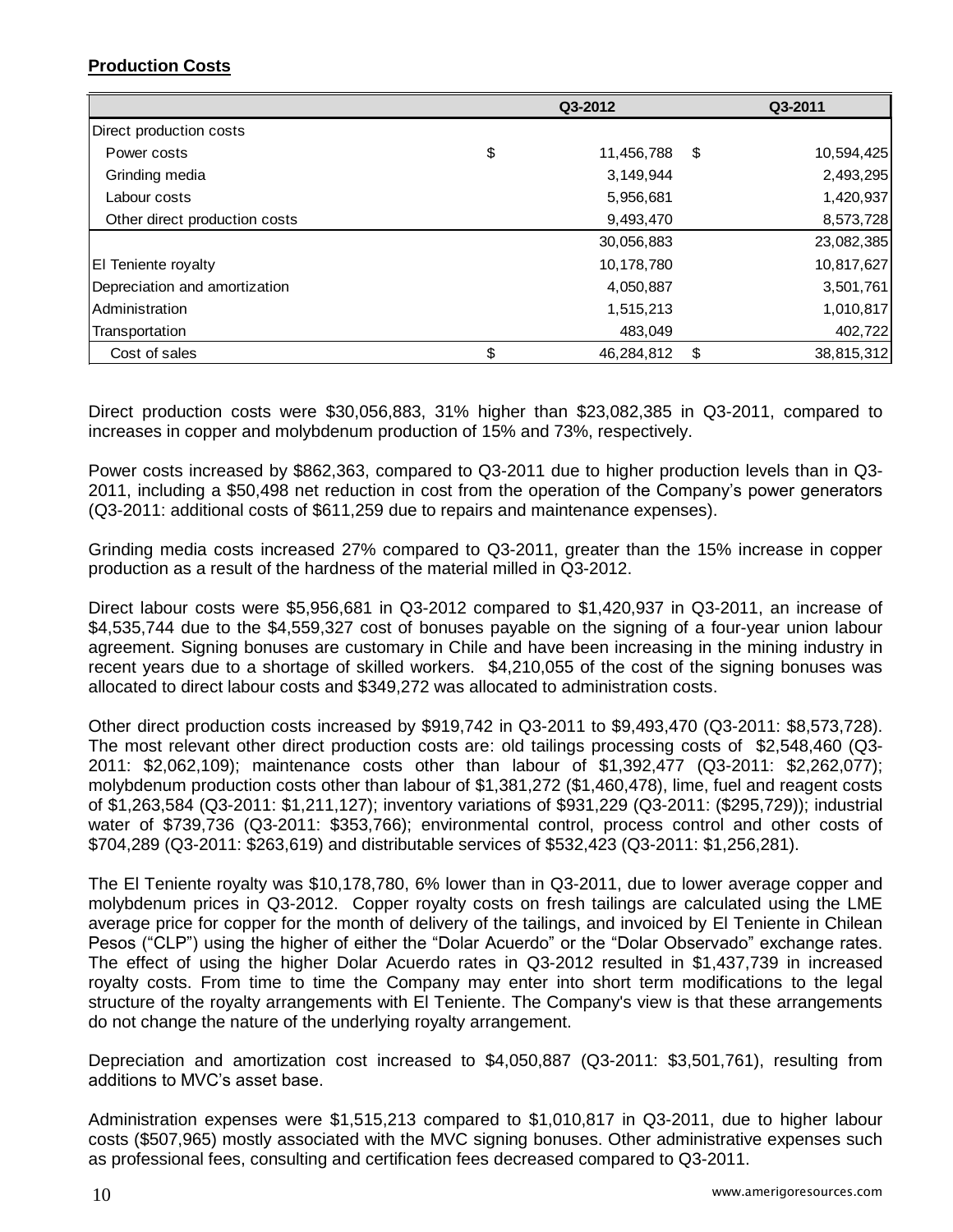Transportation costs were \$483,049 compared to \$402,722 in Q3-2011.

## **Other gains or expenses**

Other gains or expenses are costs not related to MVC's production operations. In Q3-2012 other gains were \$405,915, compared to other expenses of \$3,982,223 in Q3-2011 and included general and administration expenses of \$627,568 (Q3-2011: \$2,956,514) and other gains of \$1,033,483 (Q3-2011: other expenses of \$1,025,709).

General and administration expenses in Q3-2012 were comprised of a bad debt recovery of \$682,745 (Q3-2011: bad debt expense of \$1,534,141), office and general expenses of \$371,267 (Q3-2011: \$527,042), share-based payments of \$213,785 (Q3-2011: \$348,964), salaries, management and professional fees of \$515,835 (Q3-2011: \$343,754) and royalties to related parties of \$209,426 (Q3- 2011: \$202,613).

Other gains are comprised of a foreign exchange gain of \$899,798 (Q3-2011: loss of \$1,181,474) and other gains including interest income of \$133,685 (Q3-2011: \$155,765). Foreign exchange gains or losses are recognized mostly in MVC and are due to fluctuations in the exchange rate of the Chilean peso (MVC's functional currency) to the US dollar, as MVC has monetary assets and/or liabilities denominated in US dollars.

## **Finance expense**

The Company recorded a finance expense of \$125,794 (Q3-2011: \$184,535) including interest on bank loans of \$197,600 (Q3-2011: \$210,615), asset retirement obligation accretion cost of \$86,054 (Q3-2011: \$111,519), changes in fair value of an interest rate swap of (\$33,328) (Q3-2011: \$14,314) and royalty accretion adjustments of (\$124,532) (Q3-2011: (\$151,913)).

### **Taxes**

Income tax expense was \$2,415,254 in Q3-2012 (Q3-2011: \$171,176), including \$2,366,426 in respect of changes to MVC's deferred (future) income tax liabilities, resulting from an increase in Chile's corporate tax rate to 20% and \$211,100 from adjustments to a tax reserve on investments. Most of MVC's future income tax liabilities were previously recorded at Chile's long-term tax rate of 17%, which was in effect prior to September 2012.

The Company's deferred tax liabilities arise mainly from timing differences between financial and taxbased amortization expense in MVC and do not represent income tax due in Chile on a current basis.

Current income tax in Q3-2012 was comprised of an income tax recovery of \$430,392 in MVC and income tax expense of \$147,193 in Minera Valle Central Generacion S.A. ("MVC Generacion"), a whollyowned subsidiary which generated a profit in the quarter.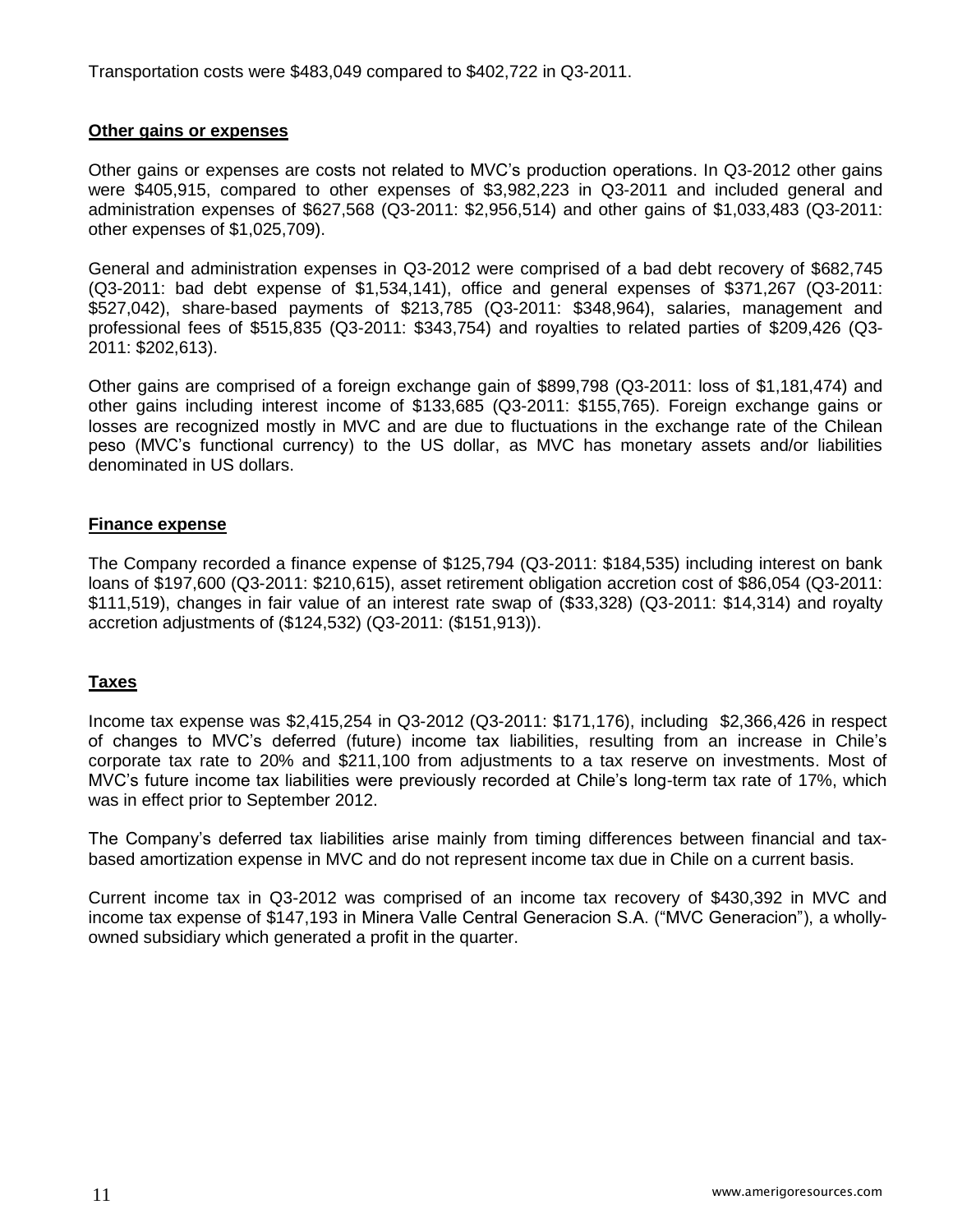# *F I N A N C I A L R E S U L T S – NINE MONTHS ENDED SEPTEMBER 30, 2012*

During the nine months ended September 30, 2012 ("YTD-2012"), the Company posted a loss of \$2,880,927 (\$0.02 per share), compared to profit of \$12,345,669 (\$0.07 per share) in the nine months ended September 30, 2011 ("YTD-2011").

The significant variance in financial performance between the two nine-month periods is attributed mainly to three non-recurring events:

- A gain on sale of available-for-sale financial assets of \$9,750,931 realized in Q1-2011;
- A \$4,559,327 labour cost recognized in Q3-2012 in connection with the signing of a four-year union labour agreement for MVC;
- A \$2,416,812 deferred (future) income tax expense mostly associated with a higher deferred income tax liability, mostly arising from timing differences between financial and tax-based amortization expense in MVC, as a result of an increase in Chile's corporate tax rate in September 2012.

The impact of these events in financial results was offset by higher foreign exchange gains of \$1,914,033 YTD-2012.

Revenue in YTD-2012 was \$134,743,769, 8% higher than YTD-2011 revenue of \$125,768,882, due to a 22% increase in copper sales volume and a 67% increase in molybdenum sales volume, and despite lower metal prices.

Cost of sales was \$133,744,097 or 19% higher than in YTD-2011(\$113,032,945) due to YTD increases of 21% and 30% in copper and molybdenum production, respectively. Cash cost and total cost in YTD-2012 were \$2.45/lb and \$3.59/lb respectively, compared to \$2.33/lb and \$3.66/lb in YTD 2011.

Other expenses were \$1,363,551 in YTD-2012 (YTD-2011: \$5,889,680). The main variances in other expenses were a reduction of \$2,216,886 in bad debt expense due to a one-time uncollectible receivable in MVC Generacion in Q3-2011 (partially recovered from a bankruptcy trustee in Q3-2012), a reduction of \$696,018 in share-based compensation expenses and a reduction of \$1,914,033 in foreign exchange losses, mostly due to fluctuations in the exchange rates of the Chilean pesos to the US dollar.

# *COMPARATIVE PERIODS*

The following tables provide highlights of the Company's quarterly results for the past eight quarters (unaudited):

|                                   | <b>QE Sept. 30,</b> | QE June 30, | QE March 31, | <b>QE Dec. 31,</b> |
|-----------------------------------|---------------------|-------------|--------------|--------------------|
|                                   | 2012                | 2012        | 2012         | 2011               |
|                                   | \$                  | S           |              | \$                 |
|                                   |                     |             |              |                    |
| Total revenue                     | 44,230,998          | 40,013,267  | 50,499,504   | 40,304,934         |
| Net (loss) profit                 | (4, 188, 947)       | (1,002,254) | 2,310,274    | (3,645,151)        |
| (Loss) earnings per share         | (0.02)              | (0.01)      | 0.01         | (0.02)             |
| Diluted (loss) earnings per share | (0.02)              | (0.01)      | 0.01         | (0.02)             |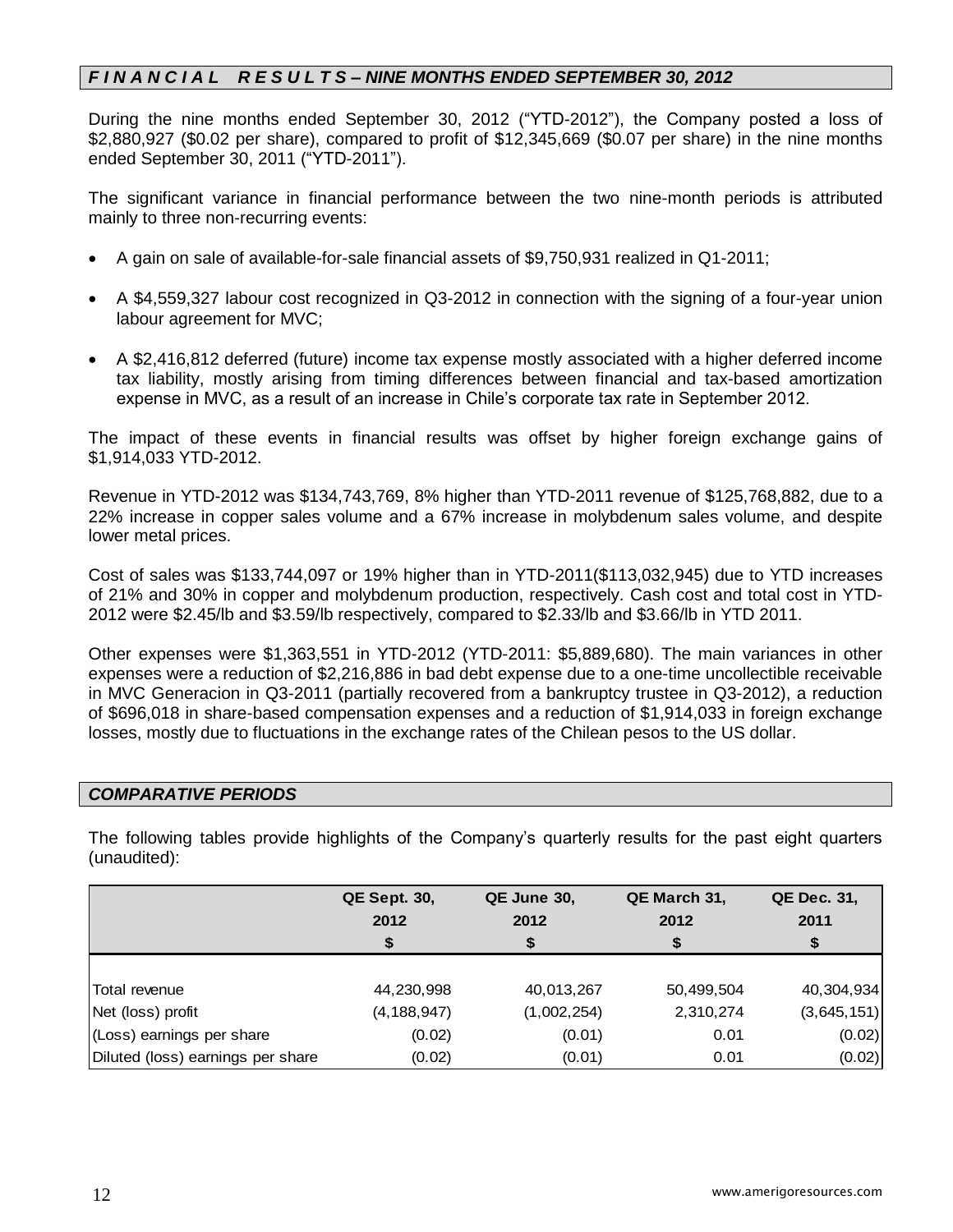|                                   | <b>QE Sept. 30,</b> | QE June 30, | QE March 31, | QE Dec. 31, |
|-----------------------------------|---------------------|-------------|--------------|-------------|
|                                   | 2011                | 2011        | 2011         | 2010        |
|                                   |                     |             |              |             |
|                                   |                     |             |              |             |
| Total revenue                     | 41,958,747          | 38,294,635  | 45,515,500   | 50,725,991  |
| Net (loss) profit                 | (1, 149, 499)       | 1,885,882   | 11,654,286   | 5,985,108   |
| (Loss) earnings per share         | (0.01)              | 0.01        | 0.07         | 0.03        |
| Diluted (loss) earnings per share | (0.01)              | 0.01        | 0.07         | 0.03        |

# *LIQUIDITY and CAPITAL RESOURCES*

## **Cash Flow from Operations**

The Company generated cash of \$33,350,184 (20¢ per share) from operations, compared to \$7,316,946 (5¢ per share) in Q3-2011.

Excluding the effect of changes in non-cash working capital accounts, the Company generated cash of \$2,707,456, compared to \$4,563,713 in Q3-2011.

Cash generated from operations in Q3-2012 was higher than expected caused by delays in the issuance of El Teniente royalty invoices resulting in six months of royalties outstanding, deferral of monthly payables to October as the last day of the quarter fell on a weekend and deferral of payment of a portion of the signing bonuses to MVC workers to October in order to optimize associated employee payroll taxes.

On a YTD basis, the Company generated cash of \$41,203,967 (YTD 2011: \$15,602,789). Excluding the effect of changes in non-cash working capital accounts, the Company generated cash of \$13,491,489 YTD (YTD 2011: \$21,034,468).

# **Cash Flow from Financing Activities**

Cash used in financing activities was \$1,150,647, compared to cash used in financing activities of \$2,023,795 in Q3-2011. Financing activities in these periods were limited to bank loan repayments.

YTD-2012 the Company made bank loan repayments of \$2,345,117 (YTD-2011: \$7,870,776).

On May 3, 2012, Amerigo declared a semi-annual dividend of Cdn\$0.02 per share, paid on May 25, 2012 to shareholders of record as of May 16, 2012. Dividend payments totalled \$3,385,160 (YTD-2011 \$3,559,174).

There were no proceeds received from the issuance of shares (YTD-2011: \$264,992).

# **Cash Flow from Investing Activities**

In Q3-2012, the Company made Capex cash payments of \$4,605,712, compared to \$4,503,714 in Q3- 2011. Capex cash payments YTD-2012 were \$20,870,233, compared to \$13,096,219 YTD-2011.

Significant Capex has been incurred in YTD-2012 in connection with expansion of the old tailings extraction capacity, finalization of the construction of a third thickener, engineering and permitting for the potential plant expansion and the finalization of plant investment and capitalization of oxides pilot plant operating costs to date.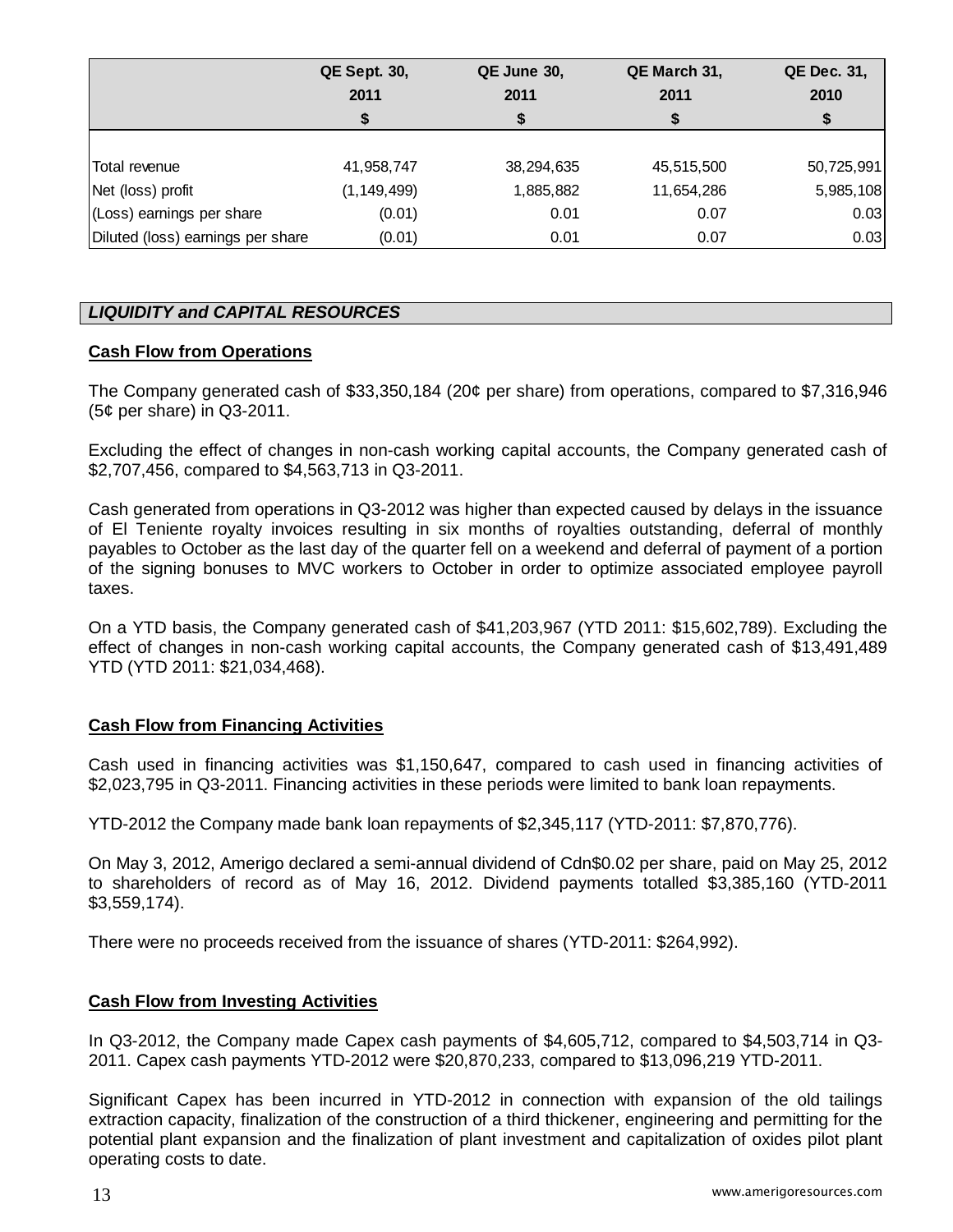## **Liquidity and Financial Position**

The Company's cash and cash equivalents at September 30, 2012 totaled \$35,648,835, compared to \$20,819,467 at December 31, 2011. The Company had working capital of \$2,535,558 at September 30, 2012 compared to working capital of \$13,620,223 at December 31, 2011. This decrease is mainly due to the increased level of Capex cash payments YTD-2012.

The Company's Chilean subsidiaries had three outstanding bank loans, denominated in U.S. dollars and Chilean pesos, which totaled the equivalent of \$2,500,590 at September 30, 2012 (December 31, 2011: \$4,619,149).

The MVC U.S. dollar loan had a balance of \$500,000 at September 30, 2012 (December 31, 2011: \$2,004,160). This loan is repayable in eight equal quarterly installments of \$500,000 from March 15, 2011 to December 15, 2012.

The MVC Chilean peso loan of \$1,357,139 (December 31, 2011: \$2,614,989) is repayable in monthly installments of Chilean pesos 79,395,833 each from June 2010 to May 2013. Concurrently with this loan agreement, the Company entered into an interest rate swap with the lending bank to fix the interest rate at 9.95% over the term of the loan.

In July 2011, MVC entered into an agreement with a Chilean bank to secure a revolving working capital line of credit for up to \$20 million or its equivalent in CLP (the "Line of Credit"). The Line of Credit has a term to July 4, 2014. For borrowings in CLP, this loan provides for interest at a variable rate of the Chilean Tasa Activa Bancaria ("TAB") plus an applicable margin, and for borrowings in US dollar provides for interest at a variable rate of LIBOR-30 days plus applicable margin. Current borrowing rates would be 0.64% per month on CLP draws and 0.15% per month on US dollar draws. The Line of Credit requires MVC to meet minimum quarterly equity, debt to equity and maximum debt ratios. MVC was in compliance with these covenants at September 30, 2012. No funds have been drawn on this line of credit.

In January 2012, MVC Generacion obtained from a Chilean bank a working capital loan of CLP 301,000,000 (the equivalent of \$615,555 at the loan grant date). This loan was repayable on October 29, 2012, paid interest at the rate of 0.59% per month and was renewed for a further three-month term subsequent to September 30, 2012. The balance of the loan and accrued interest at September 30, 2012 was the CLP equivalent of \$643,451 (December 31, 2011: \$nil).

In connection with the U.S. dollar loan and the line of credit referred to above, MVC has to comply with certain quarterly, semiannual and annual debt covenants. MVC was in compliance with these covenants (total debt over net equity, interest coverage ratio, financial debt over earnings before interest, depreciation, amortization and taxes, total equity and maximum debt) at December 31, 2011 and September 30, 2012 as applicable.

Management believes the Company will be able to meet its obligations as they come due for at least the next 12 months.

The Company operates in a cyclical industry where levels of cash flow have historically been correlated to market prices for commodities. Despite these short-term liquidity challenges, MVC is a valuable longlife asset. El Teniente, the source of MVC's feed material, is the world's largest underground copper mine with remaining ore reserves expected to last decades. MVC's current contract with El Teniente runs to 2021.

The Company's long-term liabilities (long-term portions of bank loans, long-term portion of an interest rate swap, other payables, long-term portion of royalties due to related parties measured at fair value, asset retirement obligations and deferred income tax liabilities) at September 30, 2012 were \$32,685,940 (December 31, 2011: \$30,317,350).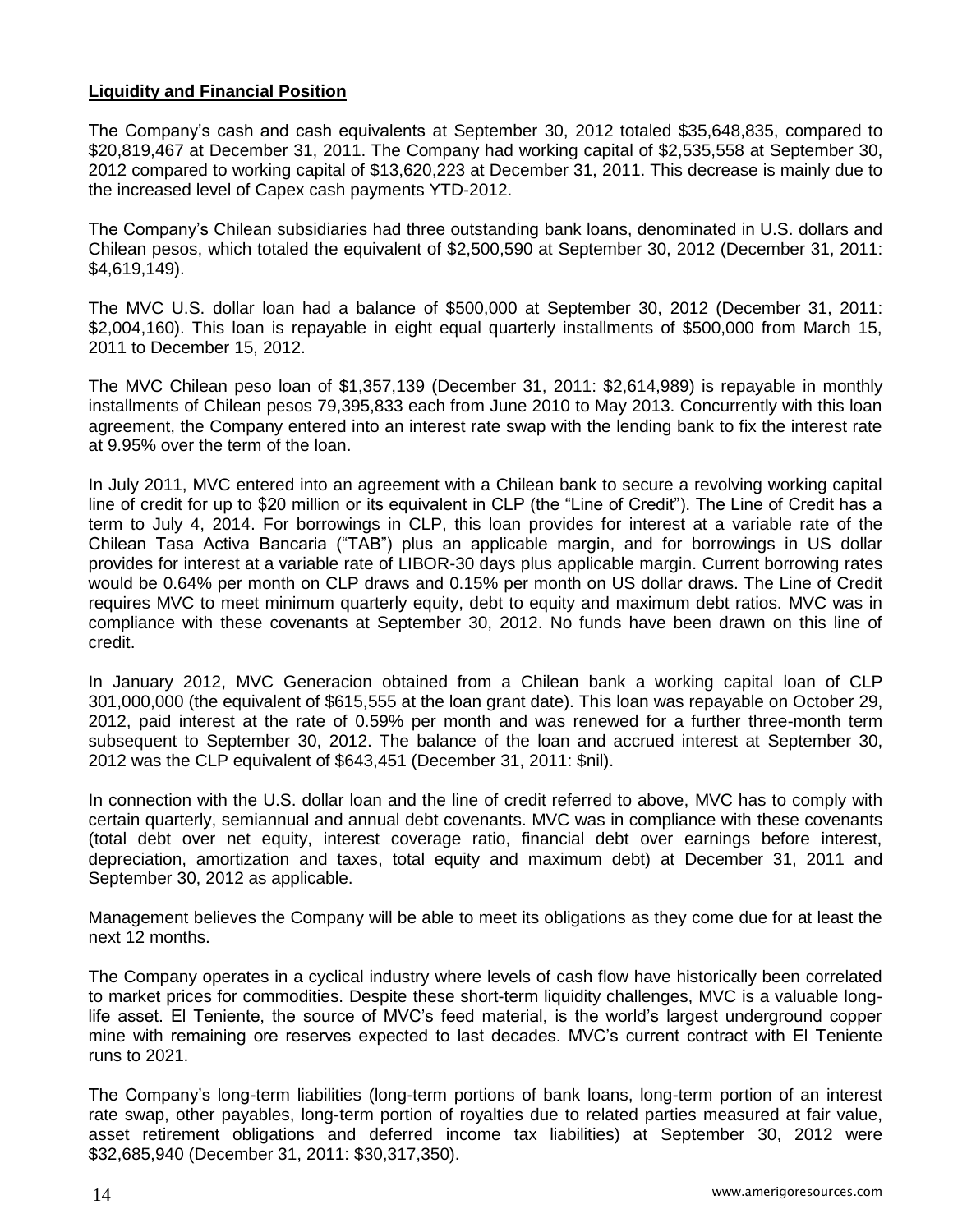# **Impairment Analysis**

As at September 30, 2012, management of the Company determined that impairment indicators existed, and completed an impairment assessment for MVC. The impairment indicators were the decline in the Company's share price and in commodity prices.

The impairment assessment included a "value in use" determination of fair value for the Company's MVC property, plant and equipment, using a forecast cash flow model. Key assumptions incorporated in the model included consensus forecast commodity prices, capital and sustaining capital expenditures, operating costs based on historical costs incurred and estimated forecasts, grades and recovery and application of an appropriate discount rate.

Management's impairment evaluation did not result in the identification of an impairment loss as of September 30, 2012. Although management believes the estimates applied in these impairment assessments are reasonable, such estimates are subject to significant uncertainties and judgments.

### **Investments**

During the year ended December 31, 2011, the Company sold 5,000,000 Candente Copper shares, and recognized a gain of \$9,750,931 in earnings. The Company has retained an approximately 5% investment in Candente Copper with a fair value of \$2,943,340 based on Candente Copper's closing share price of Cdn\$0.50 on September 30, 2012. During YTD-2012, the Company recorded other comprehensive loss of \$2,583,914 (YTD-2011: other comprehensive loss of \$3,081,307) for the changes in fair value of this investment.

At September 30, 2012 the fair value of the Company's approximately 4% investment in Candente Gold was \$394,980, based on Candente Gold's closing share price of Cdn\$0.18. During YTD-2012, the Company recorded other comprehensive loss of \$104,178 (YTD-2011: other comprehensive loss of \$1,490,066) for the changes in the fair value of this investment.

At September 30, 2012 the fair value of the Company's approximately 5% investment was \$2,444,654, based on Los Andes' closing price share price of Cdn\$0.30. During YTD-2012, the Company recorded other comprehensive loss of \$75,034 (YTD-2011: other comprehensive loss of \$1,478,192) for the changes in the fair value of this investment.

On October 6, 2011, the Company received a total of 1,157,656 Cobriza shares, on Cobriza's spinout from Candente Copper. At September 30, 2012, Cobriza's closing share price was Cdn\$0.10 and the fair value of the Company's approximately 4% investment in Cobriza was \$117,734. During the nine months ended September 30, 2012 the Company recorded other comprehensive loss of \$58,910 (2011: \$nil) for the decrease in the fair value of this investment.

### *OUTLOOK*

Management believes that production in 2012 will meet or exceed fifty million pounds of copper and one million pounds of molybdenum.

Power costs have increased from Q3-2012 levels as Chile moves into the drier spring and summer seasons, but the operation of MVC Generacion's generators help mitigate the impact of high power costs as circumstances permit.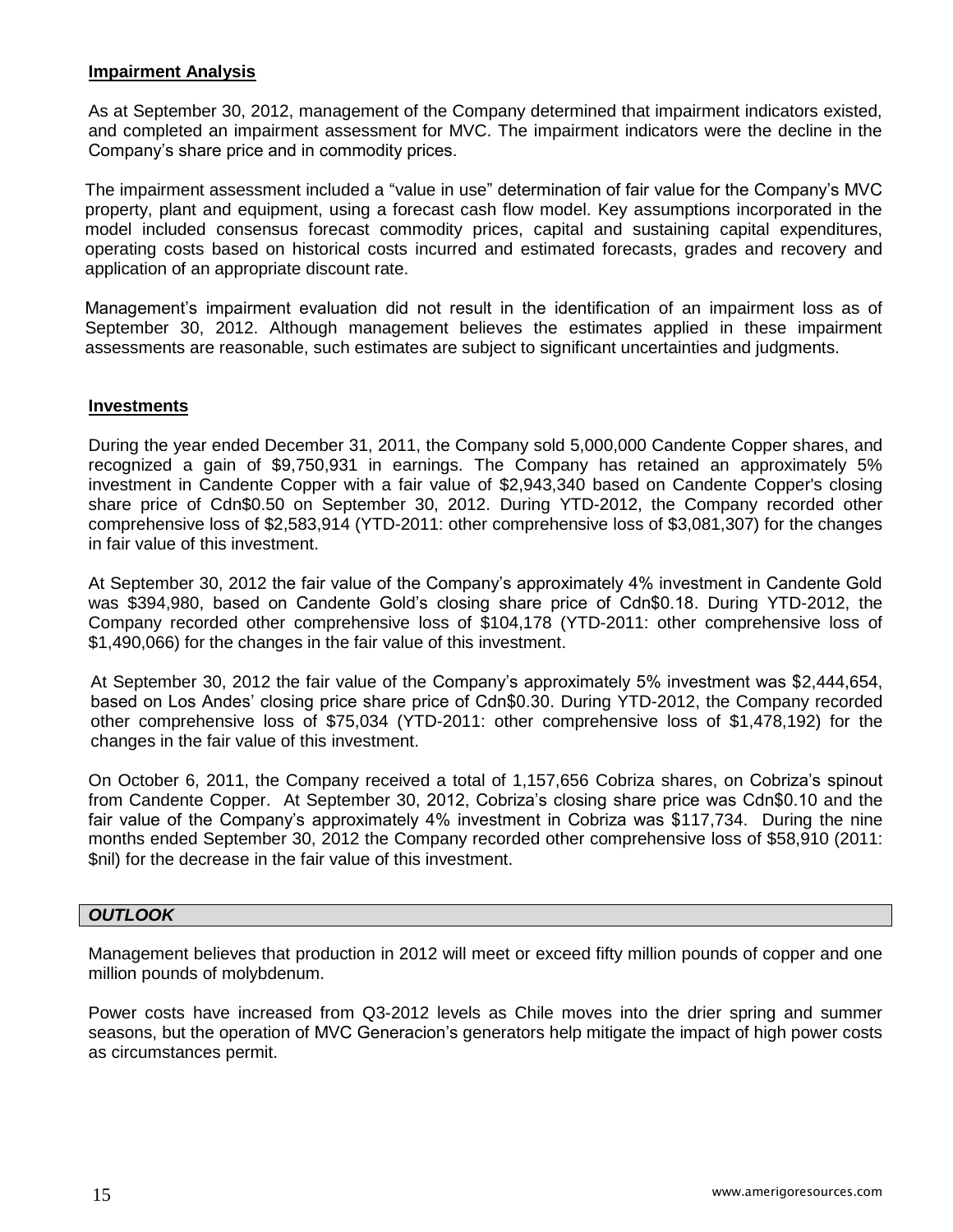The greater part of the original 2012 Capex budget of \$18,240,000 has been incurred YTD-2012. In addition to the original Capex budget, the Company incurred \$2,850,000 in additional Capex, of which \$1,900,000 represents capitalized pilot plant operating costs, \$350,000 the purchase of major power plant parts and \$600,000 additional studies on a potential old tailings expansion project. Actual Capex of \$19,225,722 was incurred to September 30, 2012. The projected Capex for the remainder of 2012 is expected to be approximately \$1,900,000.

These are forward-looking estimates and subject to the cautionary notes regarding risks associated with forward looking statements presented at the end of this MD&A.

## *OTHER MD&A REQUIREMENTS*

.

### **Transactions with Related Parties**

a) Non-controlling interests

Amerigo holds its interest in MVC through Amerigo International Holdings Corp. ("Amerigo International").

Amerigo International is wholly-owned by Amerigo except for certain outstanding Class A shares which are owned indirectly by Amerigo's President and Chief Executive Officer, an associate of the President and Chief Executive Officer, a former director of Amerigo and an associate of that former director. The Class A shares were issued as part of a tax-efficient structure for the payment of the royalty (the "Royalty") granted in exchange for the transfer to the Company of an option to purchase MVC.

In accordance with the articles of Amerigo International, the holders of the Class A shares are not entitled to any dividend or to other participation in the profits of Amerigo International, except for a total royalty dividend, if declared by the directors of Amerigo International, in an amount equal to the amount of the Royalty.

The Royalty is calculated as follows:

- \$0.01 for each pound of copper equivalent produced from El Teniente tailings by MVC or any successor entity to MVC if the price of copper is under \$0.80, or
- \$0.015 for each pound of copper equivalent produced from El Teniente tailings by MVC or any successor entity to MVC if the price of copper is \$0.80 or more.

The Royalty is a derivative financial instrument. This liability is measured at fair value, with changes in fair value recorded in profit for the period. The fair value of the liability at September 30, 2012 is \$5,117,748 (December 31, 2011: \$5,787,434), with a current portion of \$609,515 (December 31, 2011: \$646,214) and a long-term portion of \$4,508,233 (December 31, 2011: \$5,141,220).

The Royalty is paid as a royalty dividend on the Class A shares of Amerigo International. During the nine months ended September 30, 2012, royalties totaling \$621,267 were paid or accrued to the Amerigo International Class A shareholders on production in the period (2011: \$535,949). At September 30, 2012, \$63,063, of this amount remained outstanding (December 31, 2011: \$74,967).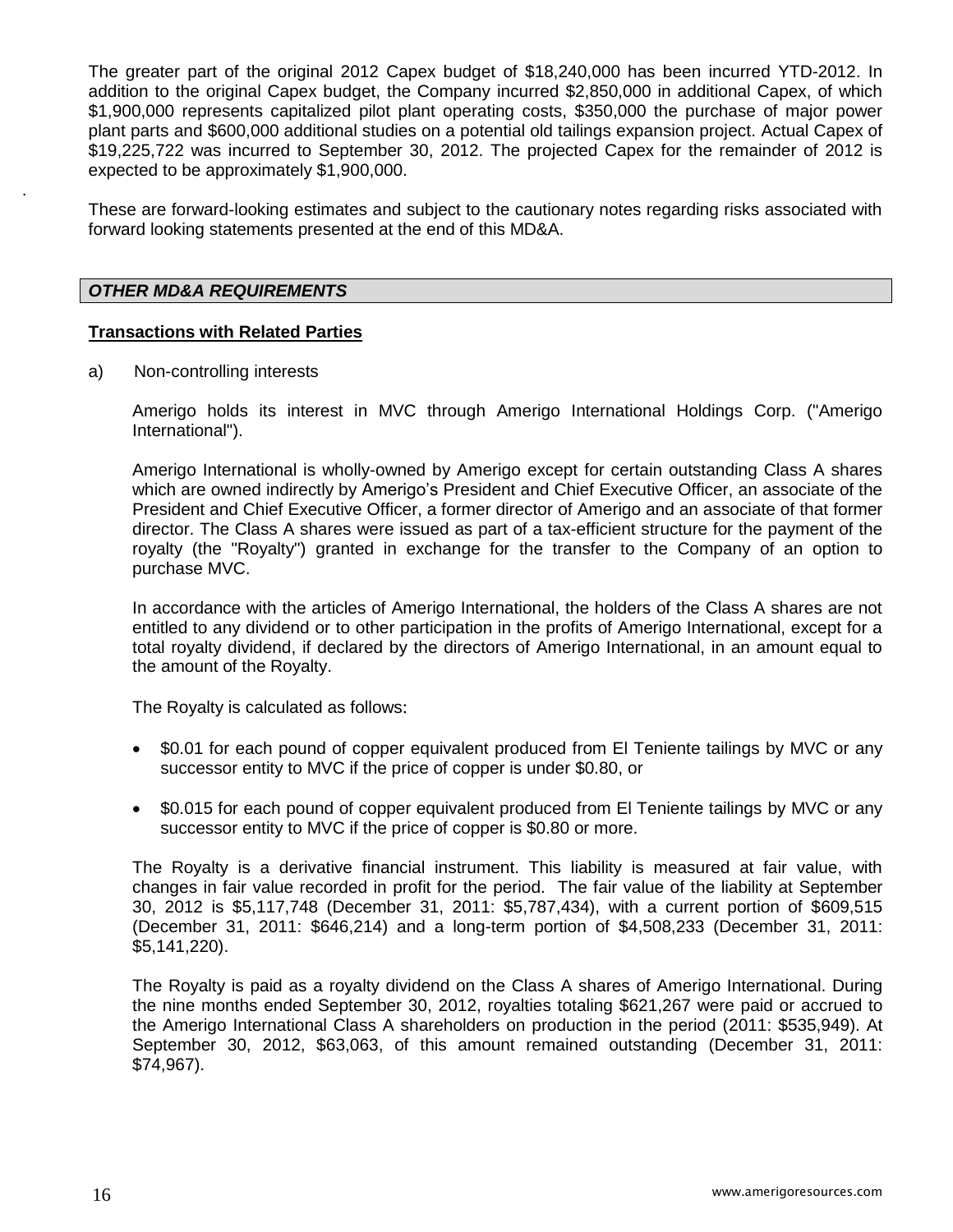## b) Directors' fees and remuneration to officers

During the nine months ended September 30, 2012, the Company paid or accrued \$605,507 in salaries and fees to companies associated with certain directors and officers of Amerigo (2011: \$498,813). In the same period, Amerigo paid or accrued \$188,142 in directors' fees to independent directors (2011: \$157,775). Directors' fees and remuneration to officers are categorized as salaries, management and professional fees in Amerigo's consolidated financial statements. These transactions were in the ordinary course of business and measured at the exchange amounts agreed to by the parties.

In 2012 a total of 3,400,000 options were granted to directors and officers of the Company (2011: 3,100,000 options).

- c) As of September 30, 2012 one of Amerigo's officers acted as an officer and another as a director of Nikos Explorations Ltd., a company over which Amerigo exercises significant influence.
- d) As of September 30, 2012 two of Amerigo's officers acted as officers and one of Amerigo's directors acted as a director of Los Andes Copper Ltd., a company in which Amerigo holds an investment.

# **Subsequent Events**

On October 19, 2012, the Company renewed a \$615,555 (CLP 301,000,000) working capital loan described in Liquidity and Financial Position. The loan is due on January 17, 2013 and bears interest at the rate of 0.63% per month.

### **Internal Controls over Financial Reporting ("ICFR")**

Management is responsible for establishing and maintaining adequate ICFR. Any system of ICFR, no matter how well designed, has inherent limitations. Therefore, even those systems determined to be effective can provide only reasonable assurance with respect to financial statement preparation and presentation. There have been no changes in the Company's ICFR during the quarter ended September 30, 2012 that have materially affected, or are reasonably likely to materially affect, ICFR.

### **Other**

As of November 5, 2012, Amerigo has outstanding 172,290,344 common shares and 12,300,000 options (exercisable at prices ranging from Cdn\$0.31 to Cdn\$2.13 per share).

Additional information, including the company's most recent Annual Information Form, is available on SEDAR at [www.sedar.com.](http://www.sedar.com/)